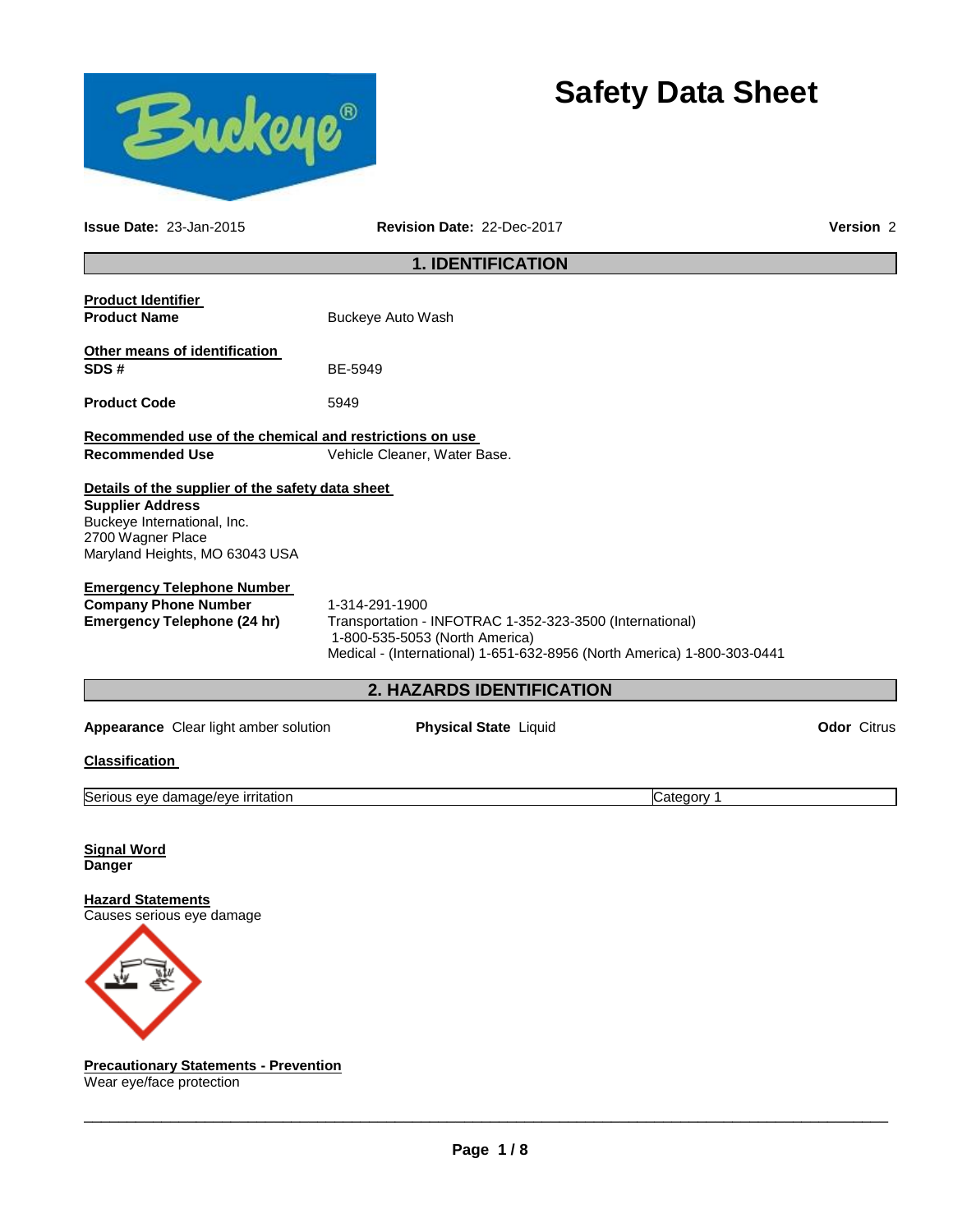# **Precautionary Statements - Response**

IF IN EYES: Rinse cautiously with water for several minutes. Remove contact lenses, if present and easy to do. Continue rinsing Immediately call a poison center or doctor/physician

\_\_\_\_\_\_\_\_\_\_\_\_\_\_\_\_\_\_\_\_\_\_\_\_\_\_\_\_\_\_\_\_\_\_\_\_\_\_\_\_\_\_\_\_\_\_\_\_\_\_\_\_\_\_\_\_\_\_\_\_\_\_\_\_\_\_\_\_\_\_\_\_\_\_\_\_\_\_\_\_\_\_\_\_\_\_\_\_\_\_\_\_\_

### **Other Hazards**

Harmful to aquatic life with long lasting effects

# **3. COMPOSITION/INFORMATION ON INGREDIENTS**

| <b>Chemical Name</b>      | CAS No  | Weight-% |
|---------------------------|---------|----------|
| Tetrasodium EDTA          | 64-02-8 | ີ        |
| <i><b>Isopropanol</b></i> | 67-63-C |          |

\*\*If Chemical Name/CAS No is "proprietary" and/or Weight-% is listed as a range, the specific chemical identity and/or percentage of composition has been withheld as a trade secret.\*\*

# **4. FIRST-AID MEASURES**

#### **First Aid Measures**

| <b>Eye Contact</b>                  | Rinse cautiously with water for several minutes. Remove contact lenses, if present and<br>easy to do. Continue rinsing. Immediately call a poison center or doctor/physician. |
|-------------------------------------|-------------------------------------------------------------------------------------------------------------------------------------------------------------------------------|
| <b>Skin Contact</b>                 | Wash off immediately with plenty of water for at least 15 minutes.                                                                                                            |
| <b>Inhalation</b>                   | Remove to fresh air.                                                                                                                                                          |
| Ingestion                           | Give two large glasses of water. Do NOT induce vomiting. Never give anything by mouth to<br>an unconscious person. Get medical attention.                                     |
| Most important symptoms and effects |                                                                                                                                                                               |

# **Symptoms** Causes serious eye damage. May cause skin irritation.

**Indication of any immediate medical attention and special treatment needed**

**Notes to Physician**  Treat symptomatically.

# **5. FIRE-FIGHTING MEASURES**

#### **Suitable Extinguishing Media**

Use extinguishing measures that are appropriate to local circumstances and the surrounding environment.

**Unsuitable Extinguishing Media** Not determined.

### **Specific Hazards Arising from the Chemical**

Not determined.

**Hazardous Combustion Products** Carbon oxides. Sulfur oxides. Nitrogen oxides (NOx).

#### **Protective equipment and precautions for firefighters**

As in any fire, wear self-contained breathing apparatus pressure-demand, MSHA/NIOSH (approved or equivalent) and full protective gear.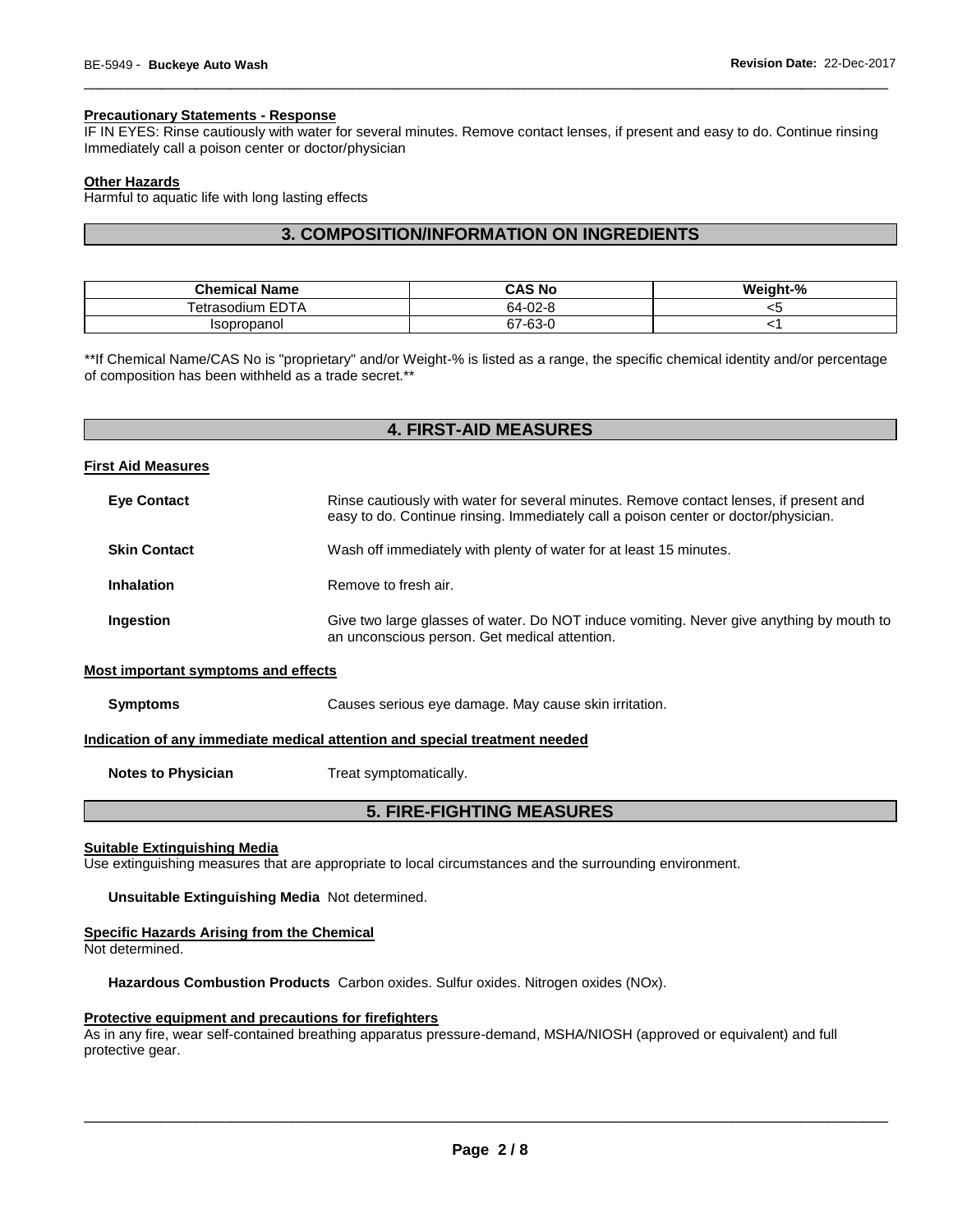| <b>6. ACCIDENTAL RELEASE MEASURES</b>                                      |                                                                                                                                                                                                     |  |  |  |
|----------------------------------------------------------------------------|-----------------------------------------------------------------------------------------------------------------------------------------------------------------------------------------------------|--|--|--|
| <b>Personal precautions, protective equipment and emergency procedures</b> |                                                                                                                                                                                                     |  |  |  |
| <b>Personal Precautions</b>                                                | Use personal protective equipment as required.                                                                                                                                                      |  |  |  |
| <b>Environmental Precautions</b>                                           | See Section 12 for additional Ecological Information.                                                                                                                                               |  |  |  |
| Methods and material for containment and cleaning up                       |                                                                                                                                                                                                     |  |  |  |
| <b>Methods for Containment</b>                                             | Prevent further leakage or spillage if safe to do so.                                                                                                                                               |  |  |  |
| <b>Methods for Clean-Up</b>                                                | Pick up with mop, wet/dry vac, or absorbent material. Rinse area with clear water and allow<br>floor to dry before allowing traffic.                                                                |  |  |  |
|                                                                            | 7. HANDLING AND STORAGE                                                                                                                                                                             |  |  |  |
| <b>Precautions for safe handling</b>                                       |                                                                                                                                                                                                     |  |  |  |
| <b>Advice on Safe Handling</b>                                             | Handle in accordance with good industrial hygiene and safety practice. Avoid contact with<br>skin, eyes or clothing. Use personal protection recommended in Section 8. Wear eye/face<br>protection. |  |  |  |
| Conditions for safe storage, including any incompatibilities               |                                                                                                                                                                                                     |  |  |  |
| <b>Storage Conditions</b>                                                  | Keep container tightly closed and store in a cool, dry and well-ventilated place. Keep out of<br>the reach of children. Store at room temperature.                                                  |  |  |  |
| <b>Incompatible Materials</b>                                              | Do not mix with chlorinated detergents (bleach).                                                                                                                                                    |  |  |  |
| <b>8. EXPOSURE CONTROLS/PERSONAL PROTECTION</b>                            |                                                                                                                                                                                                     |  |  |  |

\_\_\_\_\_\_\_\_\_\_\_\_\_\_\_\_\_\_\_\_\_\_\_\_\_\_\_\_\_\_\_\_\_\_\_\_\_\_\_\_\_\_\_\_\_\_\_\_\_\_\_\_\_\_\_\_\_\_\_\_\_\_\_\_\_\_\_\_\_\_\_\_\_\_\_\_\_\_\_\_\_\_\_\_\_\_\_\_\_\_\_\_\_

# **Exposure Guidelines**

| <b>Chemical Name</b> | <b>ACGIH TLV</b> | <b>OSHA PEL</b>                       | <b>NIOSH IDLH</b>          |
|----------------------|------------------|---------------------------------------|----------------------------|
| Isopropanol          | STEL: 400 ppm    | TWA: 400 ppm                          | <b>IDLH: 2000 ppm</b>      |
| 67-63-0              | TWA: 200 ppm     | TWA: 980 mg/m <sup>3</sup>            | TWA: 400 ppm               |
|                      |                  | (vacated) TWA: 400 ppm                | TWA: 980 mg/m <sup>3</sup> |
|                      |                  | (vacated) TWA: $980 \text{ mg/m}^3$   | STEL: 500 ppm              |
|                      |                  | (vacated) STEL: 500 ppm               | STEL: 1225 mg/m $3$        |
|                      |                  | (vacated) STEL: $1225 \text{ ma/m}^3$ |                            |

# **Appropriate engineering controls**

| <b>Engineering Controls</b> | Apply technical measures to comply with the occupational exposure limits. |  |  |
|-----------------------------|---------------------------------------------------------------------------|--|--|
|                             |                                                                           |  |  |

## **Individual protection measures, such as personal protective equipment**

| <b>Eye/Face Protection</b> | Risk of contact: Wear approved safety goggles. |
|----------------------------|------------------------------------------------|
|----------------------------|------------------------------------------------|

**Skin and Body Protection** Wear rubber gloves or other impervious gloves.

**Respiratory Protection Ensure adequate ventilation, especially in confined areas.** 

**General Hygiene Considerations** Handle in accordance with good industrial hygiene and safety practice.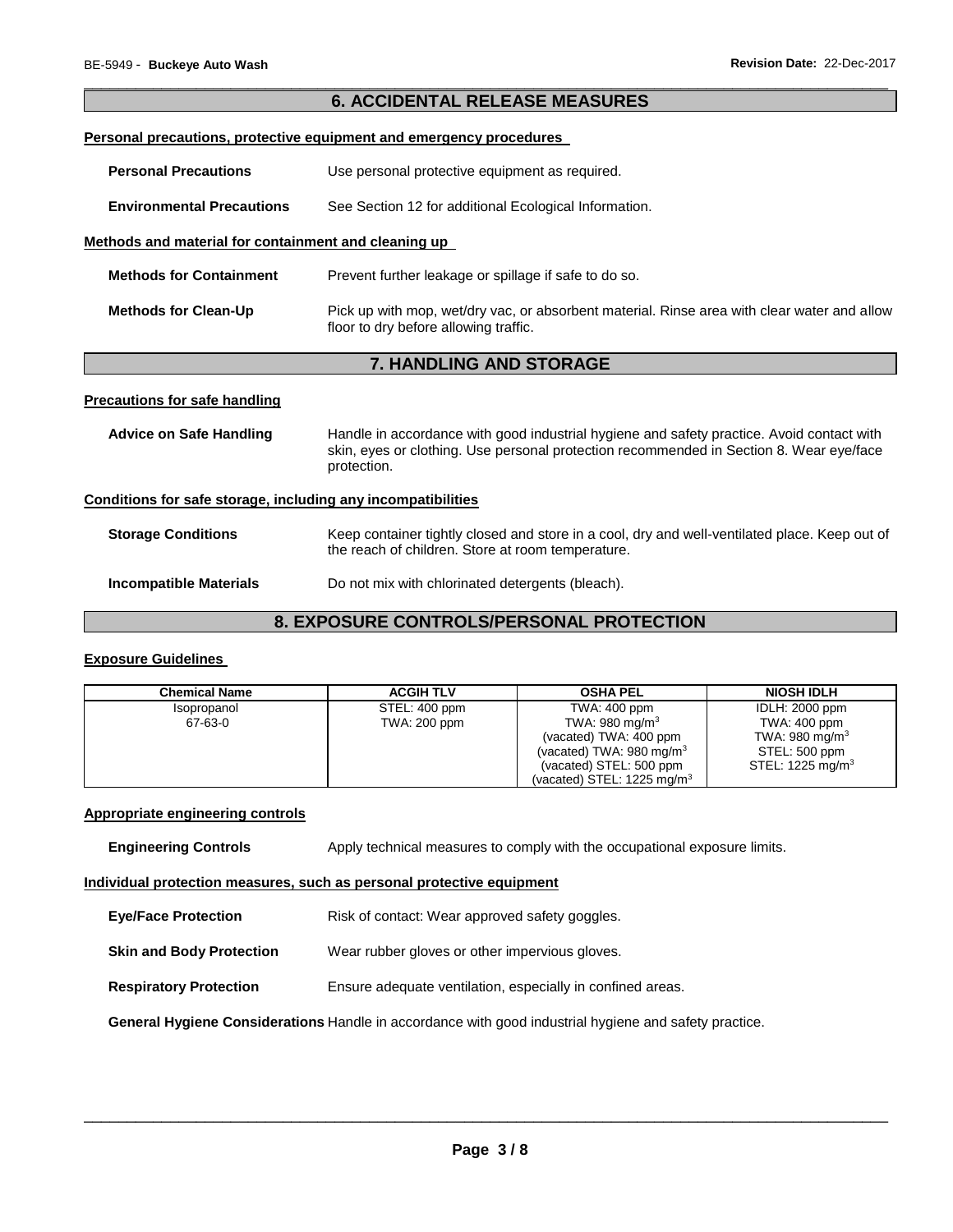# \_\_\_\_\_\_\_\_\_\_\_\_\_\_\_\_\_\_\_\_\_\_\_\_\_\_\_\_\_\_\_\_\_\_\_\_\_\_\_\_\_\_\_\_\_\_\_\_\_\_\_\_\_\_\_\_\_\_\_\_\_\_\_\_\_\_\_\_\_\_\_\_\_\_\_\_\_\_\_\_\_\_\_\_\_\_\_\_\_\_\_\_\_ **9. PHYSICAL AND CHEMICAL PROPERTIES**

### **Information on basic physical and chemical properties**

| <b>Physical State</b>               | Liquid                                 |                       |                |
|-------------------------------------|----------------------------------------|-----------------------|----------------|
| Appearance                          | Clear light amber solution             | Odor                  | Citrus         |
| Color                               | Light amber                            | <b>Odor Threshold</b> | Not determined |
|                                     |                                        |                       |                |
| <b>Property</b>                     | Values                                 | Remarks • Method      |                |
| pH                                  | 10.1-10.5 (Conc.) 1:256 Dilution: 9.3- |                       |                |
|                                     | 9.7                                    |                       |                |
| <b>Melting Point/Freezing Point</b> | Not determined                         |                       |                |
| <b>Boiling Point/Boiling Range</b>  | 100 °C / 212 °F                        |                       |                |
| <b>Flash Point</b>                  | None                                   | Tag Closed Cup        |                |
| <b>Evaporation Rate</b>             | 1.0                                    | (Water = 1)           |                |
| <b>Flammability (Solid, Gas)</b>    | Liquid- Not applicable                 |                       |                |
| <b>Upper Flammability Limits</b>    | Not determined                         |                       |                |
| <b>Lower Flammability Limit</b>     | Not determined                         |                       |                |
| <b>Vapor Pressure</b>               | Not determined                         |                       |                |
| <b>Vapor Density</b>                | Not determined                         |                       |                |
| <b>Specific Gravity</b>             | 1.02                                   |                       |                |
| <b>Water Solubility</b>             | Infinite                               |                       |                |
| Solubility in other solvents        | Not determined                         |                       |                |
| <b>Partition Coefficient</b>        | Not determined                         |                       |                |
| <b>Auto-ignition Temperature</b>    | Not determined                         |                       |                |
| <b>Decomposition Temperature</b>    | Not determined                         |                       |                |
| <b>Kinematic Viscosity</b>          | Not determined                         |                       |                |
| <b>Dynamic Viscosity</b>            | Not determined                         |                       |                |
| <b>Explosive Properties</b>         | Not determined                         |                       |                |
| <b>Oxidizing Properties</b>         | Not determined                         |                       |                |
| <b>Additional Information</b>       | % Volatile by weight 89.0              |                       |                |
|                                     |                                        |                       |                |

# **10. STABILITY AND REACTIVITY**

### **Reactivity**

Not reactive under normal conditions.

#### **Chemical Stability**

Stable under recommended storage conditions.

#### **Possibility of Hazardous Reactions**

None under normal processing.

**Hazardous Polymerization** Hazardous polymerization does not occur.

### **Conditions to Avoid**

Keep out of reach of children.

## **Incompatible Materials**

Do not mix with chlorinated detergents (bleach).

## **Hazardous Decomposition Products**

Carbon oxides. Sulfur oxides. Nitrogen oxides (NOx).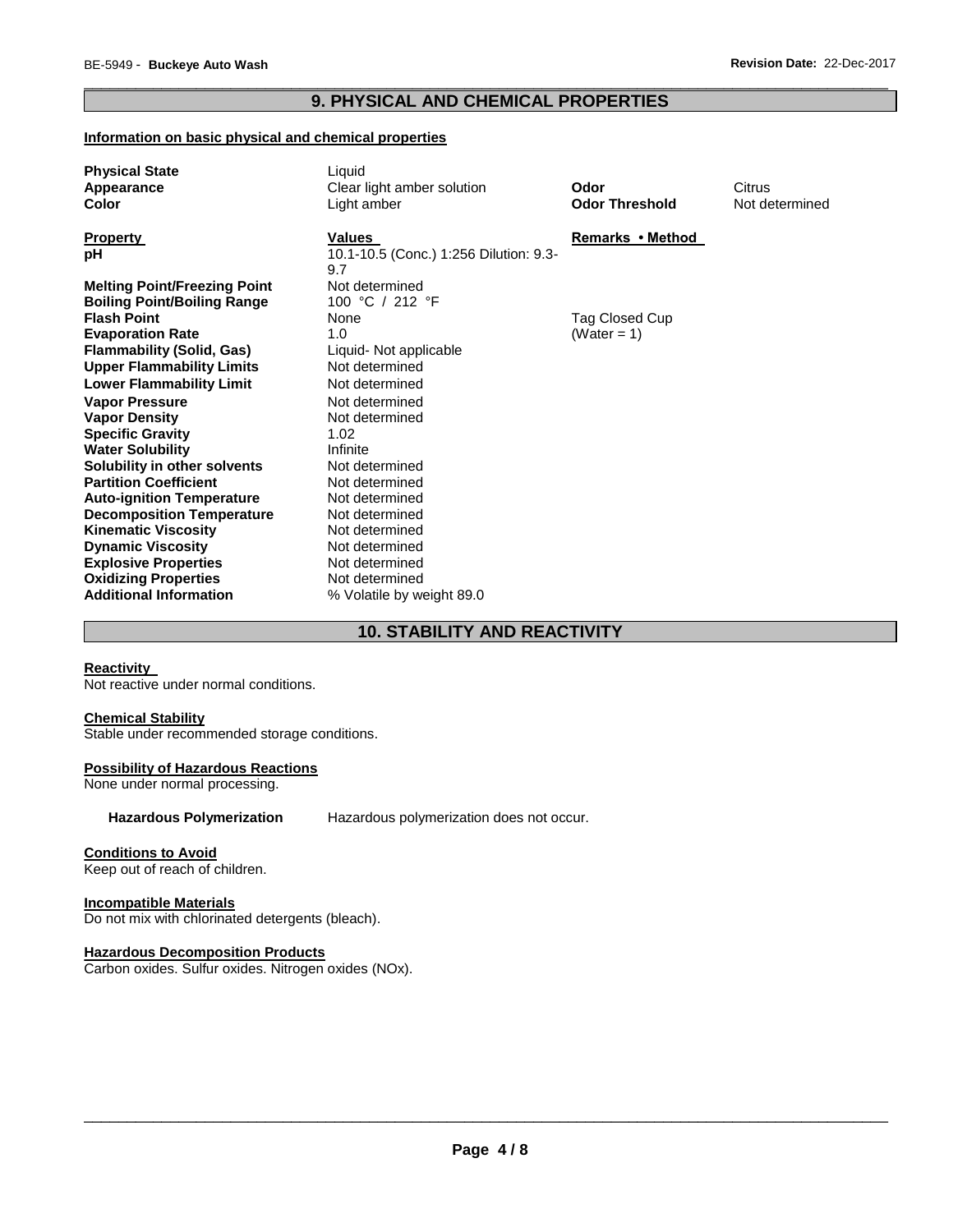# \_\_\_\_\_\_\_\_\_\_\_\_\_\_\_\_\_\_\_\_\_\_\_\_\_\_\_\_\_\_\_\_\_\_\_\_\_\_\_\_\_\_\_\_\_\_\_\_\_\_\_\_\_\_\_\_\_\_\_\_\_\_\_\_\_\_\_\_\_\_\_\_\_\_\_\_\_\_\_\_\_\_\_\_\_\_\_\_\_\_\_\_\_ **11. TOXICOLOGICAL INFORMATION**

# **Information on likely routes of exposure**

| <b>Product Information</b> |                                  |
|----------------------------|----------------------------------|
| <b>Eye Contact</b>         | Causes serious eye damage.       |
| <b>Skin Contact</b>        | Avoid contact with skin.         |
| <b>Inhalation</b>          | Avoid breathing vapors or mists. |
| Ingestion                  | Do not ingest.                   |

### **Component Information**

| <b>Chemical Name</b>           | Oral LD50                        | <b>Dermal LD50</b>      | <b>Inhalation LC50</b>                |
|--------------------------------|----------------------------------|-------------------------|---------------------------------------|
| Bio-terge AS-40, Sodium Olefin | $= 2310$ mg/kg (Rat)             | $= 6300$ mg/kg (Rabbit) |                                       |
| Sulfonate                      |                                  |                         |                                       |
| 68439-57-6                     |                                  |                         |                                       |
| Tetrasodium EDTA               | $= 1658$ mg/kg (Rat) = 10 g/kg ( |                         |                                       |
| 64-02-8                        | Rat \                            |                         |                                       |
| Isopropanol                    | $= 1870$ mg/kg (Rat)             | $= 4059$ mg/kg (Rabbit) | $= 72600$ mg/m <sup>3</sup> (Rat) 4 h |
| 67-63-0                        |                                  |                         |                                       |

#### **Information on physical, chemical and toxicological effects**

**Symptoms** Please see section 4 of this SDS for symptoms.

# **Delayed and immediate effects as well as chronic effects from short and long-term exposure**

**Carcinogenicity** Isopropyl Alcohol (IPA) is an IARC Monograph Group 3 chemical. IPA is a Group 1 when manufactured by the strong-acid process.

| <b>Chemical Name</b> | <b>ACGIP</b> | <b>IADC</b><br>$\sim$ | <b>NTP</b><br>. | OCDA<br>הווטט |
|----------------------|--------------|-----------------------|-----------------|---------------|
| Isopropanol          |              | Group 3               |                 |               |
| 67-63-0              |              |                       |                 |               |

#### **Legend**

*IARC (International Agency for Research on Cancer)*

*Group 3 IARC components are "not classifiable as human carcinogens"* 

*OSHA (Occupational Safety and Health Administration of the US Department of Labor)*

*X - Present* 

### **Numerical measures of toxicity**

Not determined

# **12. ECOLOGICAL INFORMATION**

#### **Ecotoxicity**

Harmful to aquatic life with long lasting effects.

# **Component Information**

| <b>Chemical Name</b>    | Algae/aguatic plants | Fish                         | <b>Toxicity to</b> | Crustacea |
|-------------------------|----------------------|------------------------------|--------------------|-----------|
|                         |                      |                              | microorganisms     |           |
| Bio-terge AS-40, Sodium |                      | 1.0 - 10.0: 96 h Brachydanio |                    |           |
| Olefin Sulfonate        |                      | rerio mg/L LC50 static 12.2: |                    |           |
| 68439-57-6              |                      | 96 h Brachydanio rerio mg/L  |                    |           |
|                         |                      | LC50 semi-static             |                    |           |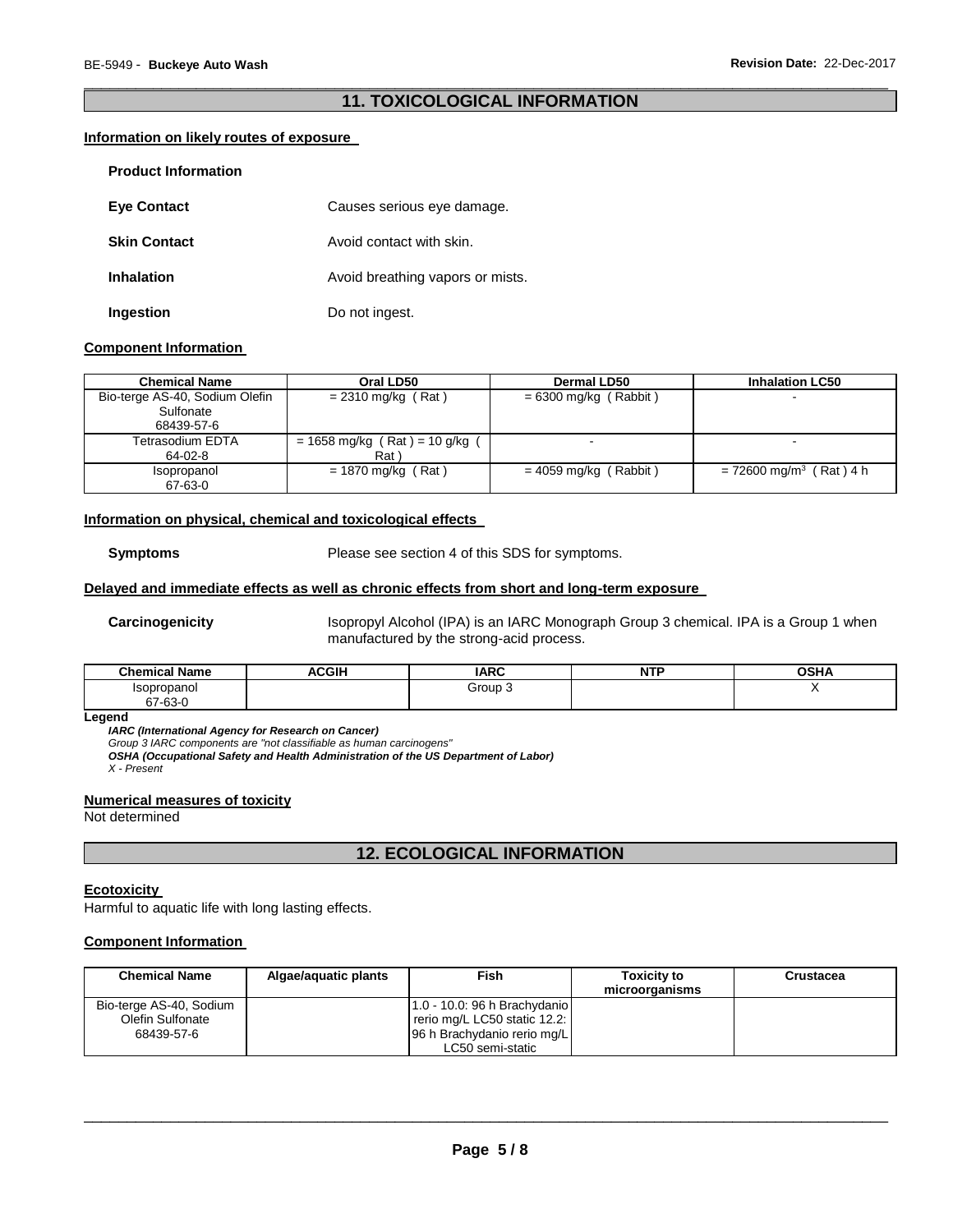| Tetrasodium EDTA | 1.01: 72 h Desmodesmus | 41: 96 h Lepomis             | 610: 24 h Daphnia magna   |
|------------------|------------------------|------------------------------|---------------------------|
| 64-02-8          | subspicatus mg/L EC50  | macrochirus mg/L LC50        | mg/L EC50                 |
|                  |                        | static 59.8: 96 h Pimephales |                           |
|                  |                        | promelas mg/L LC50 static    |                           |
| Isopropanol      | 1000: 96 h Desmodesmus | 9640: 96 h Pimephales        | 13299: 48 h Daphnia magna |
| 67-63-0          | subspicatus mg/L EC50  | promelas mg/L LC50 flow-     | mg/L EC50                 |
|                  | 1000: 72 h Desmodesmus | through 1400000: 96 h        |                           |
|                  | subspicatus mg/L EC50  | Lepomis macrochirus ug/L     |                           |
|                  |                        | LC50 11130: 96 h             |                           |
|                  |                        | Pimephales promelas mg/L     |                           |
|                  |                        | LC50 static                  |                           |

# **Persistence/Degradability**

Not determined.

### **Bioaccumulation**

Not determined.

## **Mobility**

| <b>Chemical Name</b> | Coefficient<br>.<br>aı u |
|----------------------|--------------------------|
| Isopropanol          | 0.05                     |
| 67-63-0              |                          |

## **Other Adverse Effects**

Not determined

# **13. DISPOSAL CONSIDERATIONS**

#### **Waste Treatment Methods**

| <b>Disposal of Wastes</b>     | Disposal should be in accordance with applicable regional, national and local laws and<br>regulations. |
|-------------------------------|--------------------------------------------------------------------------------------------------------|
| <b>Contaminated Packaging</b> | Disposal should be in accordance with applicable regional, national and local laws and<br>regulations. |

# **California Hazardous Waste Status**

| <b>Chemical Name</b>      | California<br>a Hazardous Waste Status |
|---------------------------|----------------------------------------|
| <i><b>Isopropanol</b></i> | Toxic                                  |
| 67-63-0                   | lanitable                              |

# **14. TRANSPORT INFORMATION**

| <b>Note</b> | Please see current shipping paper for most up to date shipping information, including<br>exemptions and special circumstances. |
|-------------|--------------------------------------------------------------------------------------------------------------------------------|
| <u>DOT</u>  | Not regulated                                                                                                                  |
| <b>IATA</b> | Not regulated                                                                                                                  |
| <b>IMDG</b> | Not regulated                                                                                                                  |
|             |                                                                                                                                |

# **15. REGULATORY INFORMATION**

# **International Inventories**

| <b>Chemical Name</b>    | <b>TSCA</b> | <b>DSL</b> | <b>NDSL</b> | <b>EINECS</b> | <b>ELINCS</b> | <b>ENCS</b> | <b>IECSC</b> | <b>KECL</b> | <b>PICCS</b> | <b>AICS</b> |
|-------------------------|-------------|------------|-------------|---------------|---------------|-------------|--------------|-------------|--------------|-------------|
| <b>Tetrasodium EDTA</b> | Present     |            |             | Present       |               | Present     |              | Present     |              |             |
| <b>Isopropanol</b>      | Present     |            |             | Present       |               | Present     |              | Present     |              |             |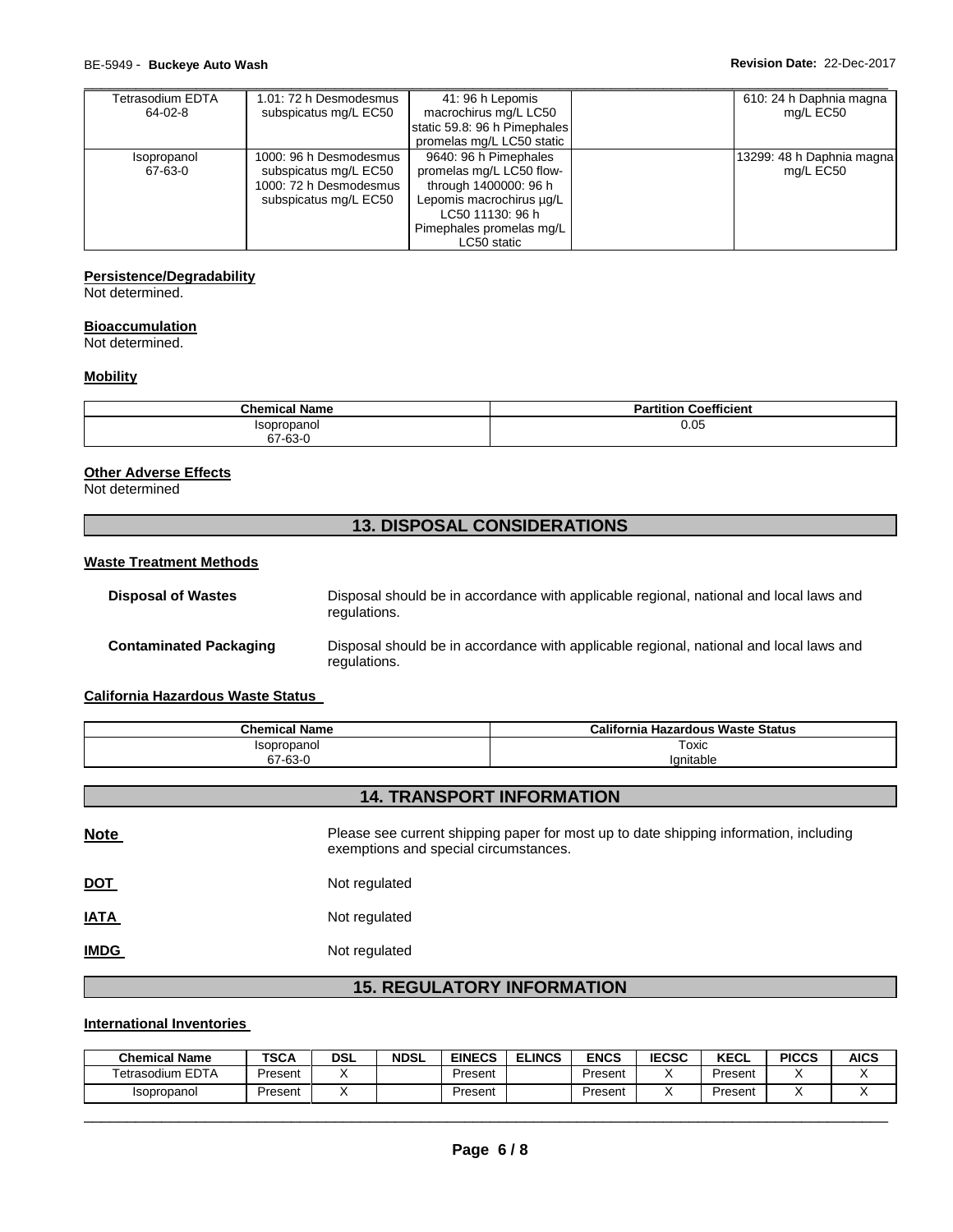#### **Legend:**

*TSCA - United States Toxic Substances Control Act Section 8(b) Inventory* 

*DSL/NDSL - Canadian Domestic Substances List/Non-Domestic Substances List* 

*EINECS/ELINCS - European Inventory of Existing Chemical Substances/European List of Notified Chemical Substances* 

*ENCS - Japan Existing and New Chemical Substances* 

*IECSC - China Inventory of Existing Chemical Substances* 

*KECL - Korean Existing and Evaluated Chemical Substances* 

*PICCS - Philippines Inventory of Chemicals and Chemical Substances* 

*AICS - Australian Inventory of Chemical Substances* 

### **US Federal Regulations**

# **CERCLA**

This material, as supplied, does not contain any substances regulated as hazardous substances under the Comprehensive Environmental Response Compensation and Liability Act (CERCLA) (40 CFR 302) or the Superfund Amendments and Reauthorization Act (SARA) (40 CFR 355).

### **SARA 313**

Section 313 of Title III of the Superfund Amendments and Reauthorization Act of 1986 (SARA). This product does not contain any chemicals which are subject to the reporting requirements of the Act and Title 40 of the Code of Federal Regulations, Part 372

\_\_\_\_\_\_\_\_\_\_\_\_\_\_\_\_\_\_\_\_\_\_\_\_\_\_\_\_\_\_\_\_\_\_\_\_\_\_\_\_\_\_\_\_\_\_\_\_\_\_\_\_\_\_\_\_\_\_\_\_\_\_\_\_\_\_\_\_\_\_\_\_\_\_\_\_\_\_\_\_\_\_\_\_\_\_\_\_\_\_\_\_\_

| <b>Chemical Name</b>  | <b>CAS No</b> | Weight-% | <b>SARA 313 - Threshold</b><br>Values % |
|-----------------------|---------------|----------|-----------------------------------------|
| Isopropanol - 67-63-0 | 67-63-0       |          | U                                       |

### **CWA (Clean Water Act)**

This product does not contain any substances regulated as pollutants pursuant to the Clean Water Act (40 CFR 122.21 and 40 CFR 122.42)

### **US State Regulations**

### **California Proposition 65**

This product does not contain any Proposition 65 chemicals.

### **U.S. State Right-to-Know Regulations**

| <b>Chemical Name</b> | <b>New Jersey</b> | <b>lassachusetts</b><br>Mas | Pennsvlvania |
|----------------------|-------------------|-----------------------------|--------------|
| Isopropanol<br>ישטפ. |                   |                             |              |
| $\sim$<br>67-63-0    |                   |                             |              |